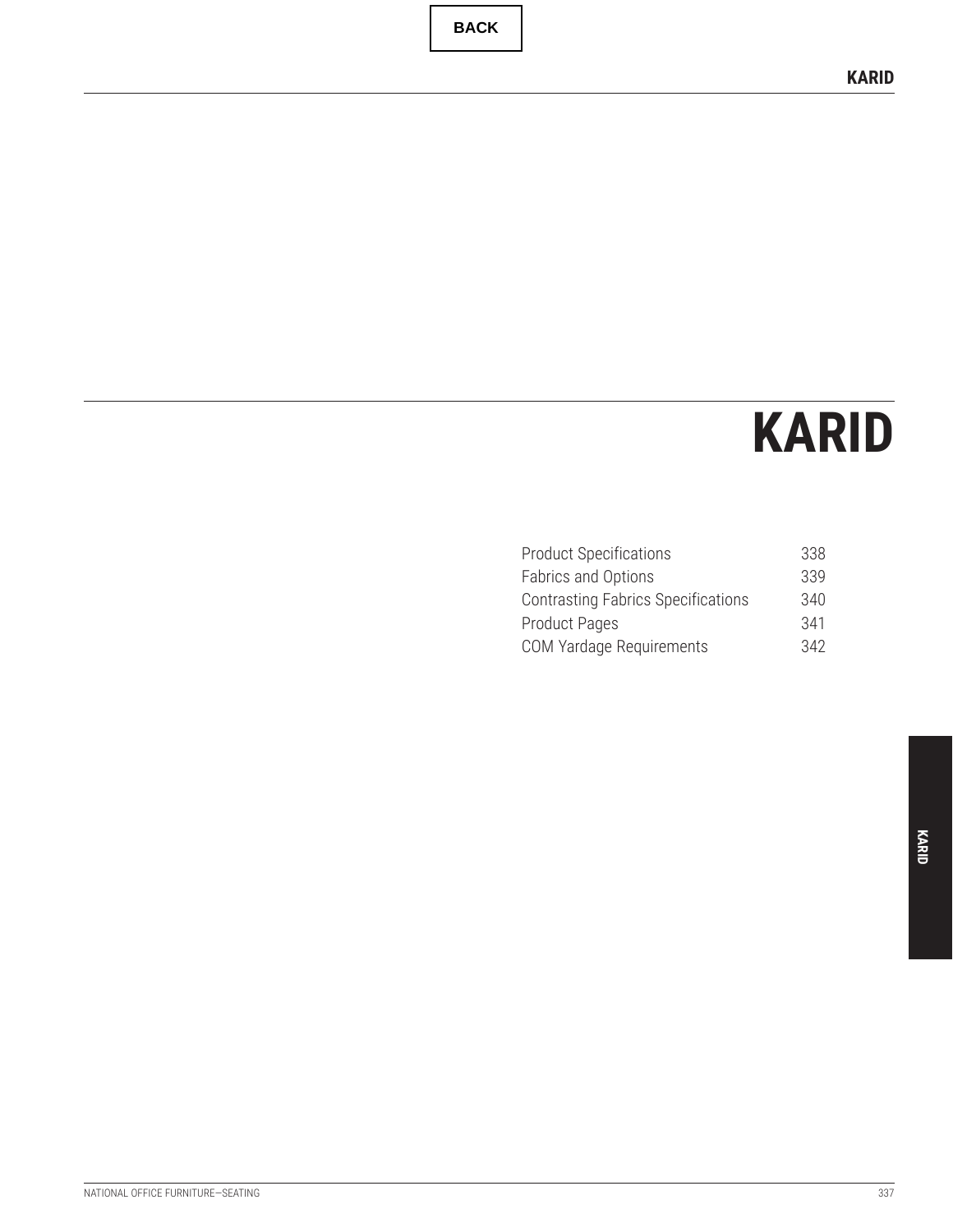## <span id="page-1-0"></span>**KARID PRODUCT SPECIFICATIONS**

## **BACK CONSTRUCTION**

• Back consists of a metal frame with a 1½" thick polyurethane molded foam overlay with horizontal decorative stitching

## **HEADREST CONSTRUCTION**

• Headrest on high back unit has 4<sup>1</sup> ⁄4" thick molded foam

#### **SEAT CONSTRUCTION**

• Seat consists of a plywood core panel with a 4" molded polyurethane foam with piping around the seat edge

#### **ARM CONSTRUCTION**

• Static arms are aluminum with a polyurethane black arm cap

#### **CONTRASTING FABRICS**

• Contrasting fabric available on all models except the 48 hour Quick Delivery

#### **CONTROL MECHANISM—SYNCHRONOUS TILT**

- In synchronous one lock tilt, the backrest and seat pan of a chair recline at a different ratio. For every 2" of back recline, the seat angle tilts 1" (2:1 ratio) as you lean back. This minimizes the seat pan rise as you tilt, allowing your feet to remain on the floor while your gaze remains straight ahead
- Tension control allows for greater spring tension control for a firmer or softer tilting motion. Turn knob counterclockwise to decrease. Tension control is important so that a chair can be adjusted to accommodate users of different body types and sizes and for different work styles. It regulates the amount of resistance you feel when leaning back in the chair, and the effort required to recline backwards

#### **HEIGHT ADJUSTMENT**

- The pneumatic height adjustment raises or lowers the seat to the desired height
- Seat height should be adjusted to allow your legs to maintain a 90° angle to the floor or footrest. This keeps
- pressure off the back of your legs, so blood flow isn't restricted
- 5-star swivel base gives 5" of height adjustment and swivels 360°
- Base comes in polished aluminum or black nylon

#### **CASTERS**

- Black/polished 65mm, hard dual-wheel casters are standard
- Soft dual-wheel casters are available as an option on configurable task models

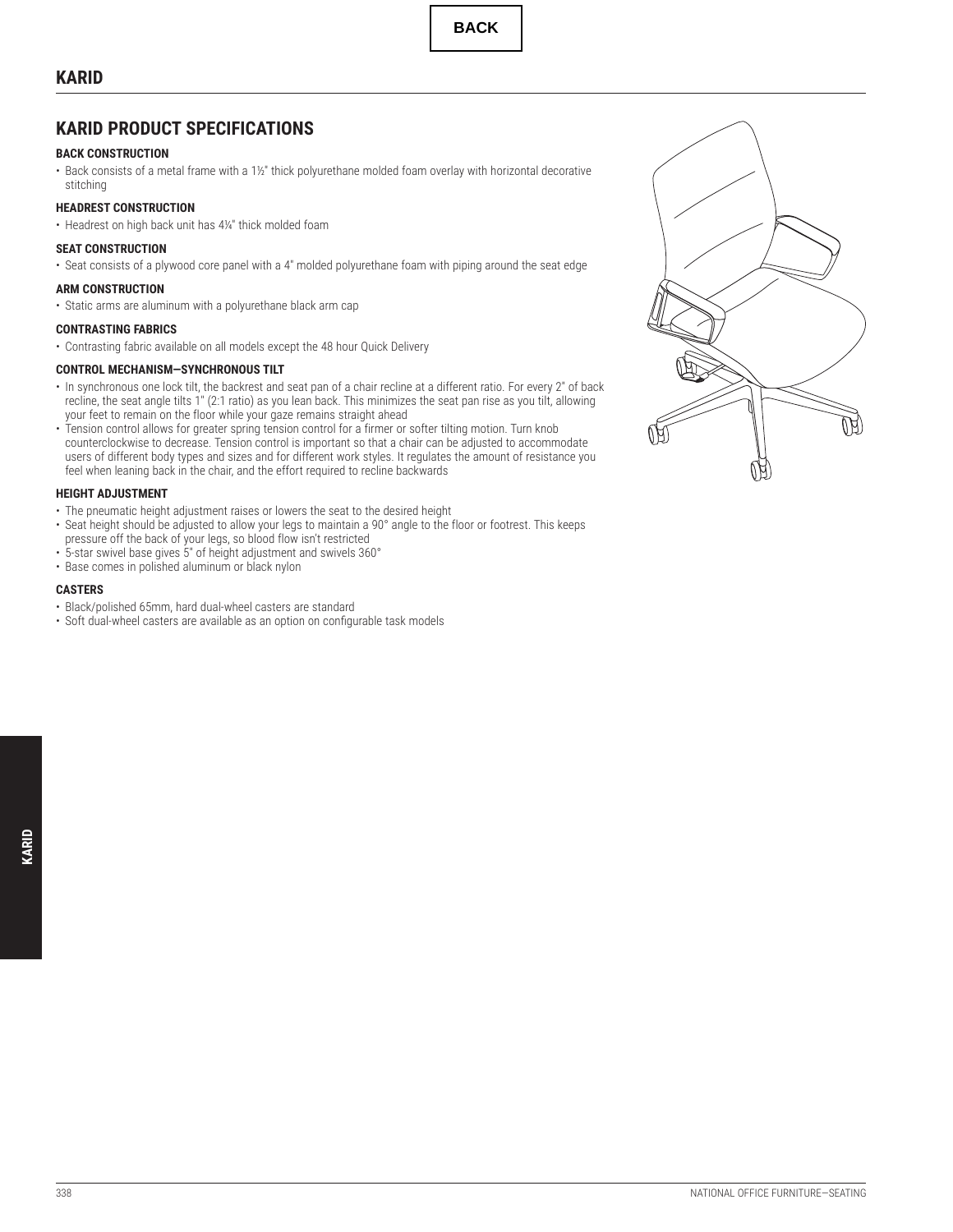**BACK**

## **KARID**

## <span id="page-2-0"></span>**FABRICS**





Grade 4 Connect Four Echo Masquerade Grade 5 Mode Grade 6 Essence/Ultraleather Grade 7 Brisa Brisa Distressed Reef Pro Silica Silica Etch Tottori Grade L7 Davenport Grade L8 Florence

## **BASE**

## 462 Black

497 Polished Aluminum (add \$121 list)

## **CASTERS**

- C62 Hard 65mm Polished/Black Dual Wheel For Use On Carpet
- C63 Soft 65mm Polished/Black Dual Wheel For Use On Hard Floors (add \$37 list)

## **PACK**

- KD Ready To Assemble
- FA Full Assembly (add \$104 list)

**KARID**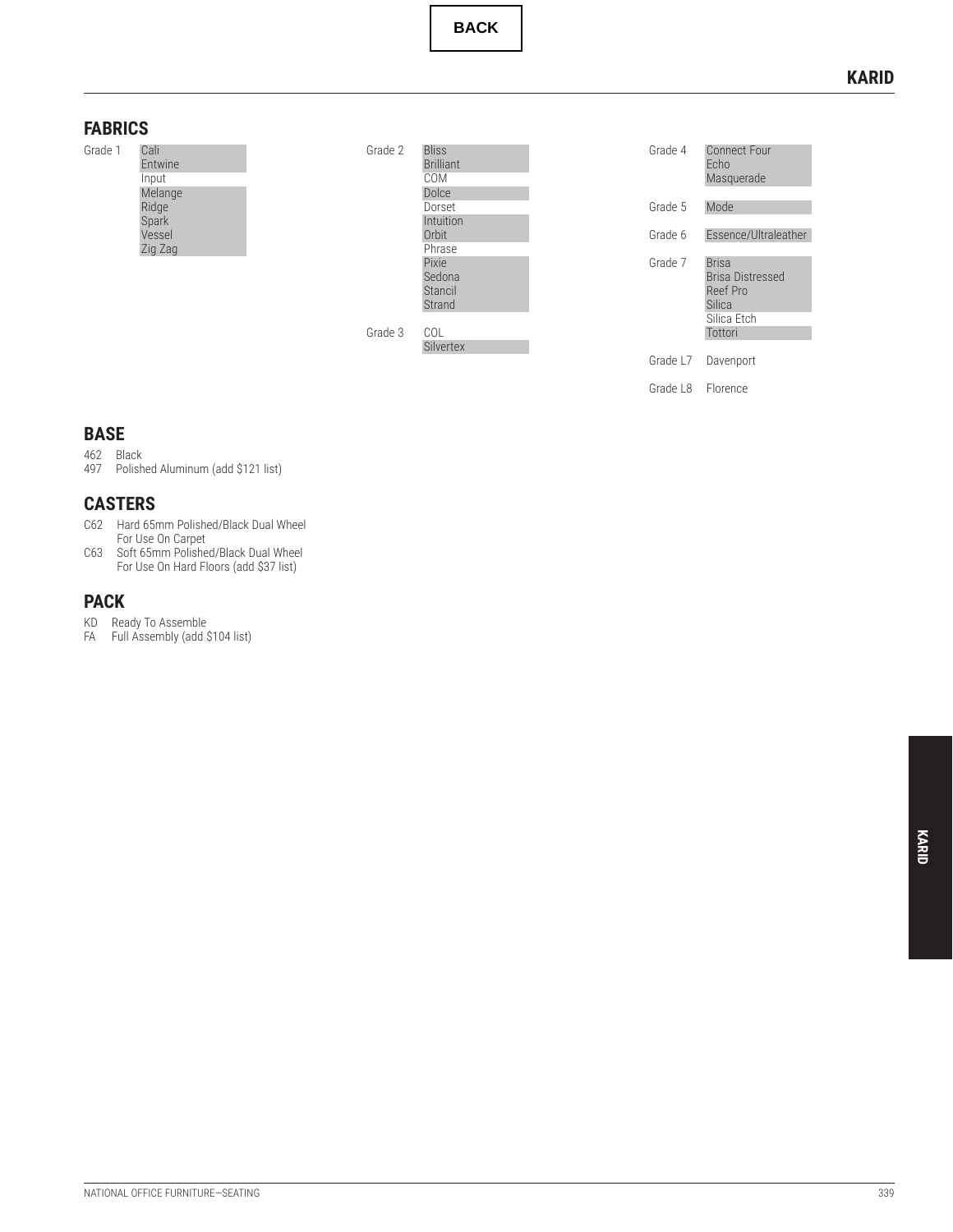**BACK**

## <span id="page-3-0"></span>**TO ORDER CONTRASTING FABRIC, SPECIFY**

**KARID Mid Back page [341](#page-4-0) High Back page [341](#page-4-0)**

- 1. Model Number plus "X"
- 2. Back Fabric Grade Number/Cover Number
- 3. Seat Fabric Grade Number/Cover Number
- 4. Base
- 5. Casters

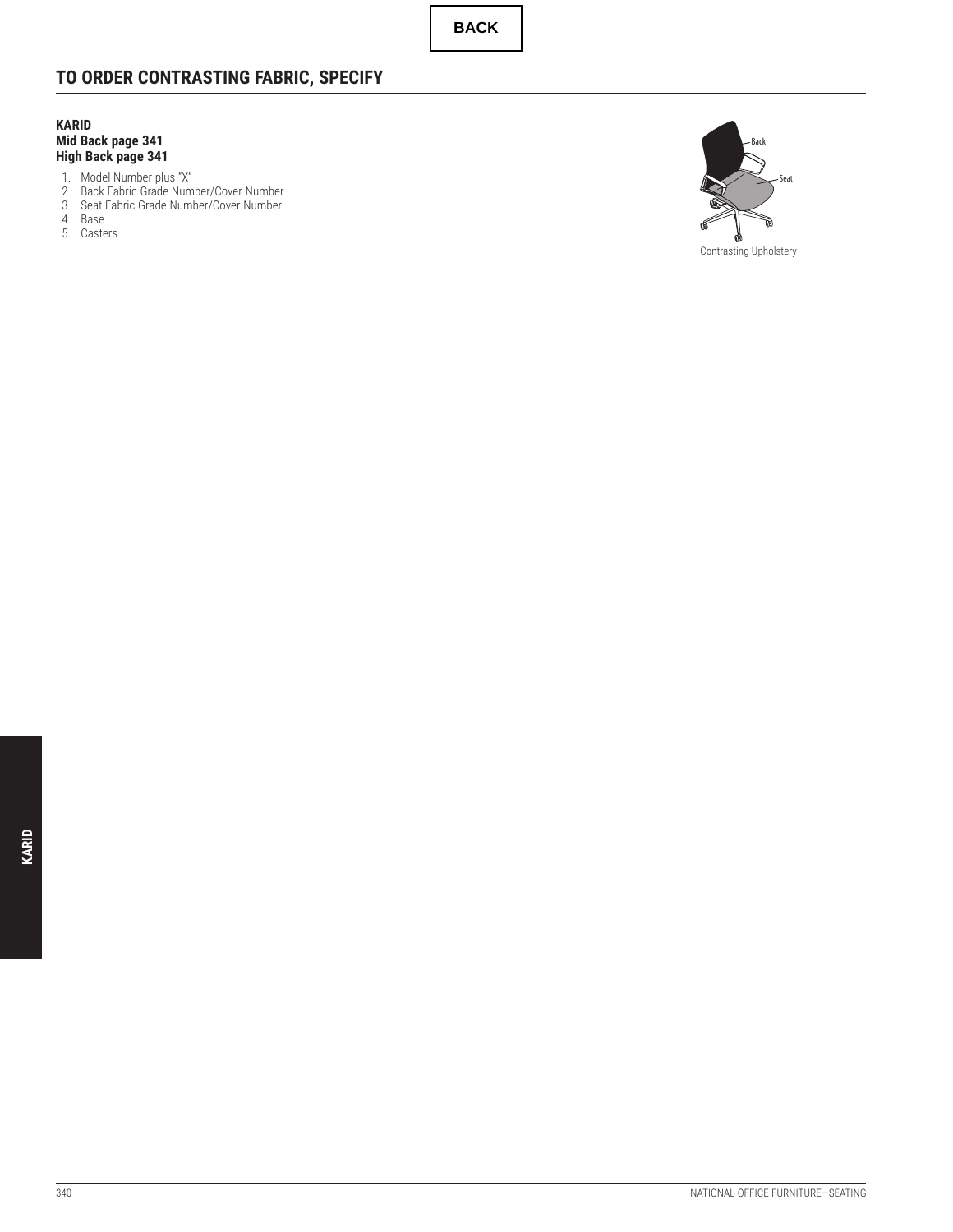

## **KARID**

<span id="page-4-0"></span>

Shaded models are available through our Quick<br>Delivery program and will be delivered within<br>10 days or less. Shaded models that feature<br>the 48 icon will ship within 48 hours (49).<br>See page 8 for additional program informat

**NO.**

## **EXECUTIVE MID BACK CONFERENCE ARMS**

## **TO ORDER, SPECIFY:**

- 1. Model Number
- 2. Fabric Grade Number
- 3. Cover Number 4. Base
- 5. Casters

#### **MODEL GRADE / LIST PRICE**

**SYNCHRONOUS** 48

#### N42BME8SA Black Faux Leather, Polished Aluminum Base \$ 1032 **DIMENSIONS** Width ⁄4 Depth ⁄2 Height ⁄4 Seat Height ⁄2-21<sup>1</sup> ⁄4 Seat Depth ⁄4 Seat Width ⁄4 Arm Height 24!<br>Arm Width 2 ⁄4 Arm Width 2 Weight 46.3<br>Cubic Ft. 7.1 Cubic Ft.

• See page [339](#page-2-0) for Karid options See page [342](#page-5-0) for COM fabric yardage

• Pack option is not available on Quick Delivery models



| <b>SYNCHRONOUS</b> |  |
|--------------------|--|
|                    |  |

1 2/COM 3/COL 4 5 6 7 L7 L8 N42ME8S \$ 1571 1619 1640 1676 1714 1780 1867 2281 2413 **DIMENSIONS** Width ⁄4 Depth ⁄2 Height ⁄4 Seat Height ⁄2-21<sup>1</sup> ⁄4 Seat Depth ⁄4 Seat Width ⁄4 Arm Height 24<br>Arm Width 2 ⁄4 Arm Width 2 FA Weight 47<br>KD Weight 45.9 KD Weight 45.9<br>FA Cubic Ft. 14.4 FA Cubic Ft. 14.<br>KD Cubic Ft. 15 KD Cubic Ft.

• Contrasting fabric option – specify X (i.e., N42ME8SX); see page [340.](#page-3-0) For list pricing, use your electronic specification tool or contact customer service



|                   |                 |             |         |      | 2/COM     | 3/COL      | 4      |      | h    |                              |      | L8           |
|-------------------|-----------------|-------------|---------|------|-----------|------------|--------|------|------|------------------------------|------|--------------|
| N42HE8S           |                 |             | S       | 1674 | 1732      | 1757       | 1800   | 1845 | 1924 | 2029                         | 2525 | 2684         |
| <b>DIMENSIONS</b> |                 |             |         |      |           |            |        |      |      |                              |      |              |
| Width             | $25\frac{1}{4}$ | Seat Height | 16½-21¼ |      |           | Arm Height | $24\%$ |      |      | FA Weight                    |      | 51           |
| Depth             | $25\frac{1}{2}$ | Seat Depth  | 181/4   |      | Arm Width |            | C      |      |      | KD Weight                    |      | 50.8         |
| Height            | $47\%$          | Seat Width  | 191/4   |      |           |            |        |      |      | FA Cubic Ft.<br>KD Cubic Ft. |      | 27.7<br>18.5 |

• Contrasting fabric option – specify X (i.e., N42HE8SX); see page [340.](#page-3-0) For list pricing, use your electronic specification tool or contact customer service

**KARID**